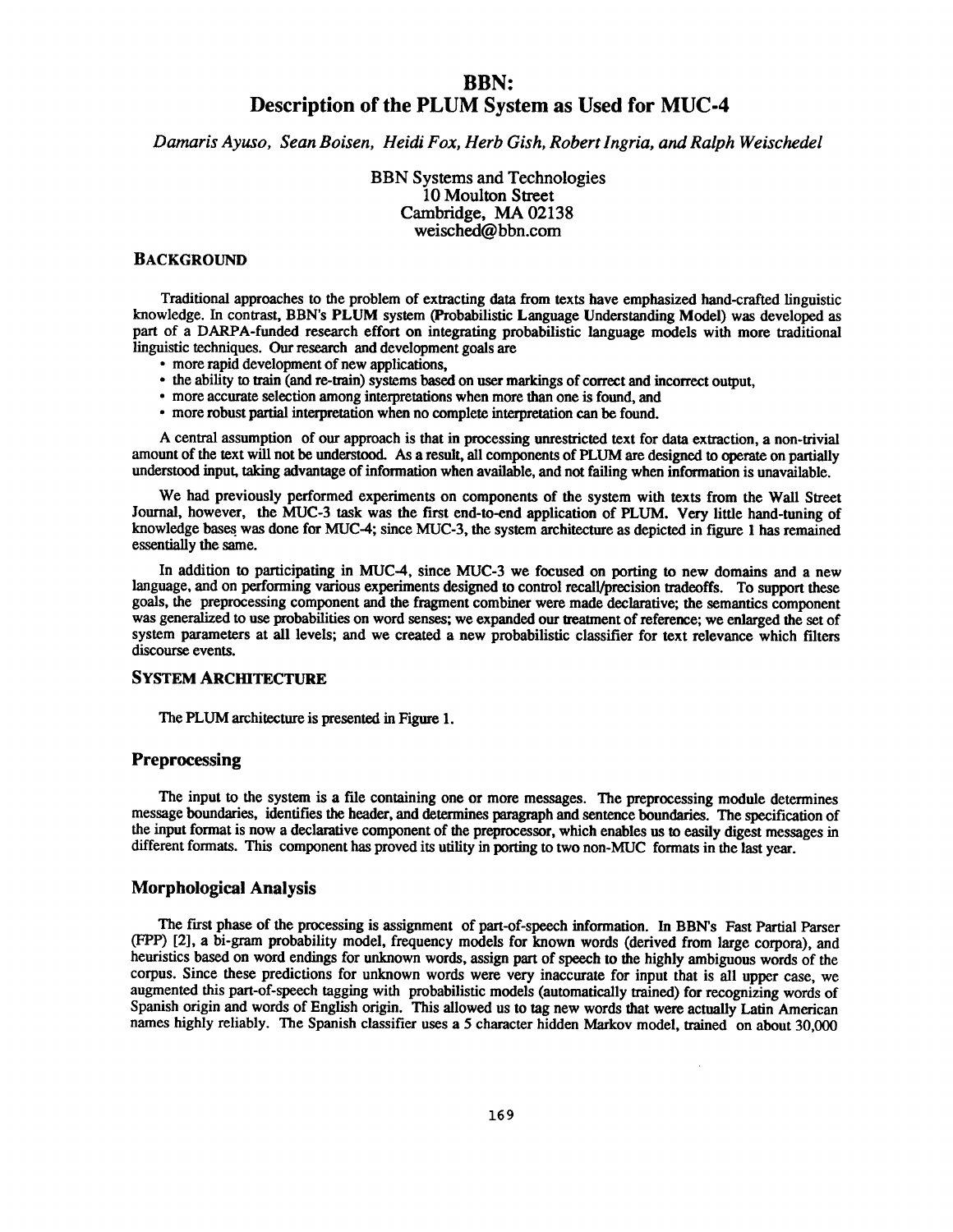words of Spanish text. The five-gram model of words of English was derived from text from the Wall Street **Journal .**



**Figure 1. PLUM System Architecture** 

# **Parsing**

**The FPP is a deterministic stochastic parser which does not attempt to generate a single syntactic interpretation** of the whole sentence, rather, it generates one or more non-overlapping parse fragments spanning the input **sentence, deferring difficult decisions on attachment ambiguities . FPP produces an average of seven fragments for sentences of the complexity seen in the MUC-4 corpus' .**

**Here are the 8 parse fragments generated by FPP for the first sentence of TST2-MUC4-0048 :**

**("SALVADORAN PRESIDENT-ELECT ALFREDO CRISTIANI CONDEMNED THE TERRORIST KILLING O F ATTORNEY GENERAL ROBERTO GARCIA ALVARADO"**

<sup>1</sup>This number is inflated due to the fact that sentence-final punctuation always appears as a separate fragment, and **the fact that commas frequently appear as isolated fragments.**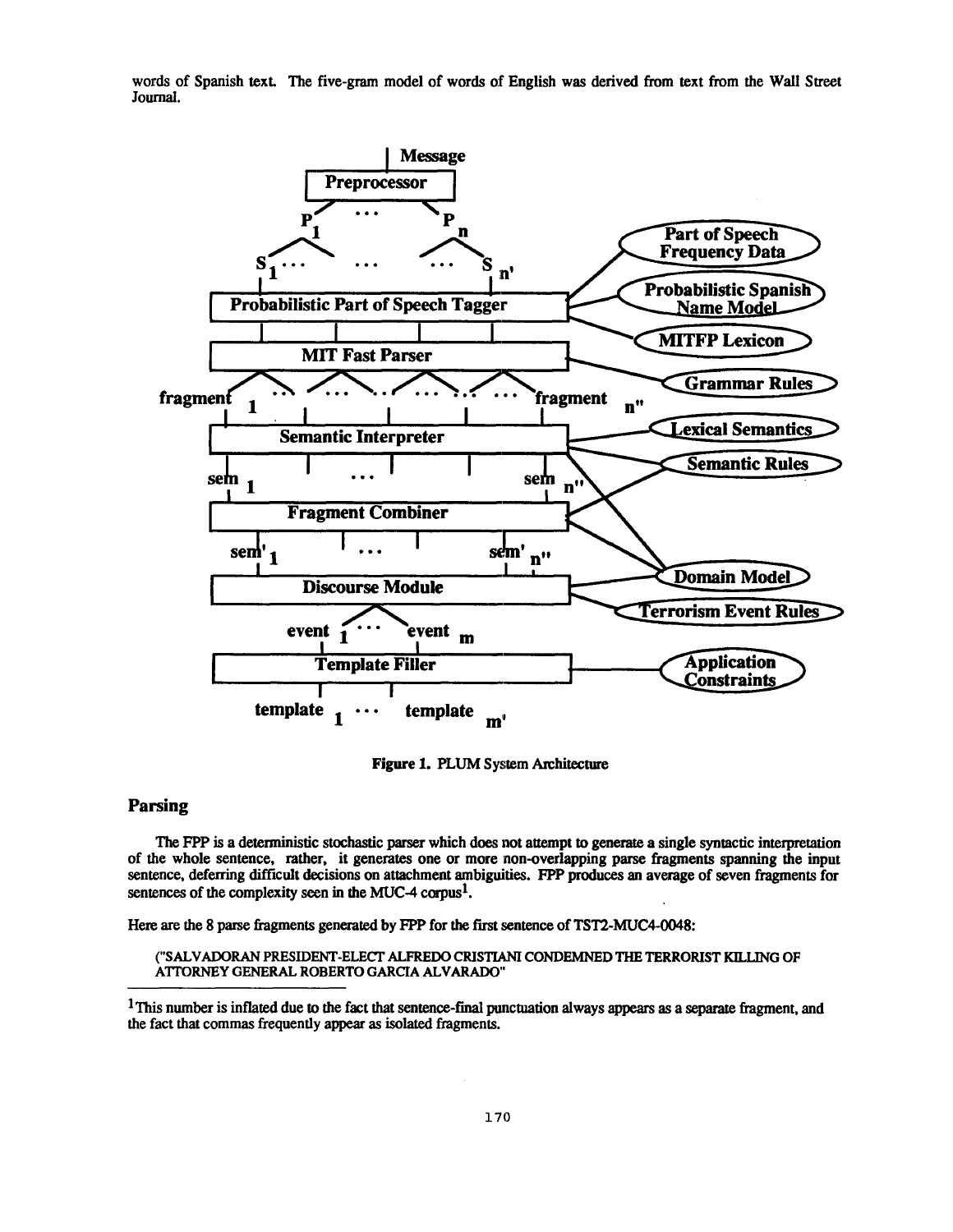```
(s
  (NP (NP (ADJP (ADJ "SALVADORAN") )
     (N "PRESIDENT-ELECT") )
    (NP (N "ALFREDO" "CRISTIANI")) )
  (VP (AUX)
   (VP (V "CONDEMNED")
      (NP (DETERMINER 'THE" )
       (N 'TERRORIST" )
       (N "KILLING") )
      (PP (PREP "OF")
       (NP (NP (N "ATTORNEY GENERAL"))
         CNP
          (N (NAME "ROBERTO") (NAME "GARCIA") (NAME "ALVARADO")))))))))
("AND" (CONJ "AND"))
("ACCUSED THE FARABUNDO MARTI NATIONAL LIBERATION FRONT"
 (VP (AUX)
  (VP (V "ACCUSED" )
    (NP (DETERMINER 'THE" )
      (N "FARABUNDO""MARTI"'NATIONAL""LIBERATION""FRONT")))) )
(PUNCT "("))
("FMLN" (NP (N "FMLN")))
(")" (PUNCT ")"))
("OF THE CRIME" (PP (PREP "OF" )
         (NP (DETERMINER 'THE")
           (N "CRIME"))))
("." (PUNCT".")
```
## **Semantic Interpreter**

**The semantic interpreter operates on each fragment produced by FPP in a bottom-up, compositional fashion . Throughout the system, defaults are provided so that missing semantic information or rules do not produce errors , but simply mark semantic elements or relationships as unknown . This is consistent with our belief that partial understanding has to be a key element of text processing systems, and missing data has to be regarded as a normal event. The semantic component encompasses both lexical semantics and semantic rules . The semantic lexicon is** separate from the parser's lexicon and has much less coverage.

**We used an automatic case frame induction procedure to construct an initial version of the lexicon [2] . Word senses of the semantic lexicon have probability assignments, which we plan to derive automatically from corpora .** For MUC-4, probabilities were assigned so each word sense is more probable than the next sense of the word as **entered in the lexicon.**

Lexical semantic entries indicate the word's semantic type (a domain model concept), as well as predicates **pertaining to it. For example, here is the lexical semantics for the verb BOMB :**

```
(defverb "BOMB" ( BOMB-V-1 BOMBING
                  (:case (subject PEOPLE TI-PERP-OF) (object ANYTYPE OBJECT-OF))) )
```
This entry indicates that the type is **BOMBING, that** a **subject argument whose type** is PEOPLE **should** be **given** the role TI-PERP-OF, **and** that an object **argument** of **any type should** be **given the role** OBJECT-OF. **BOMB-V- <sup>1</sup>** is **the unique identifier** of this (only) word sense.

The semantic rules are based on general syntactic patterns, using wildcards **and** similar mechanisms to provide an extra measure of robustness . The basic elements of our semantic **representation** are **"semantic** forms", **each** of which introduces a variable (e.g. ?13) with a type and a collection of predicates pertaining to that variable.

**There are three basic types of** semantic forms: **entities** of the **domain, events, and** states of **affairs.** Each of these three can be further categorized as known, unknown, and referential. Entities correspond to the people, places, things, and time intervals of the domain. These are related in important ways, such as through events (who did what to whom) and states of affairs (properties of the entities) . Entity descriptions typically arise from noun phrases; events and states of affairs may be described in clauses.

Not everything that is represented in the semantics has actually been understood. For example, the predicate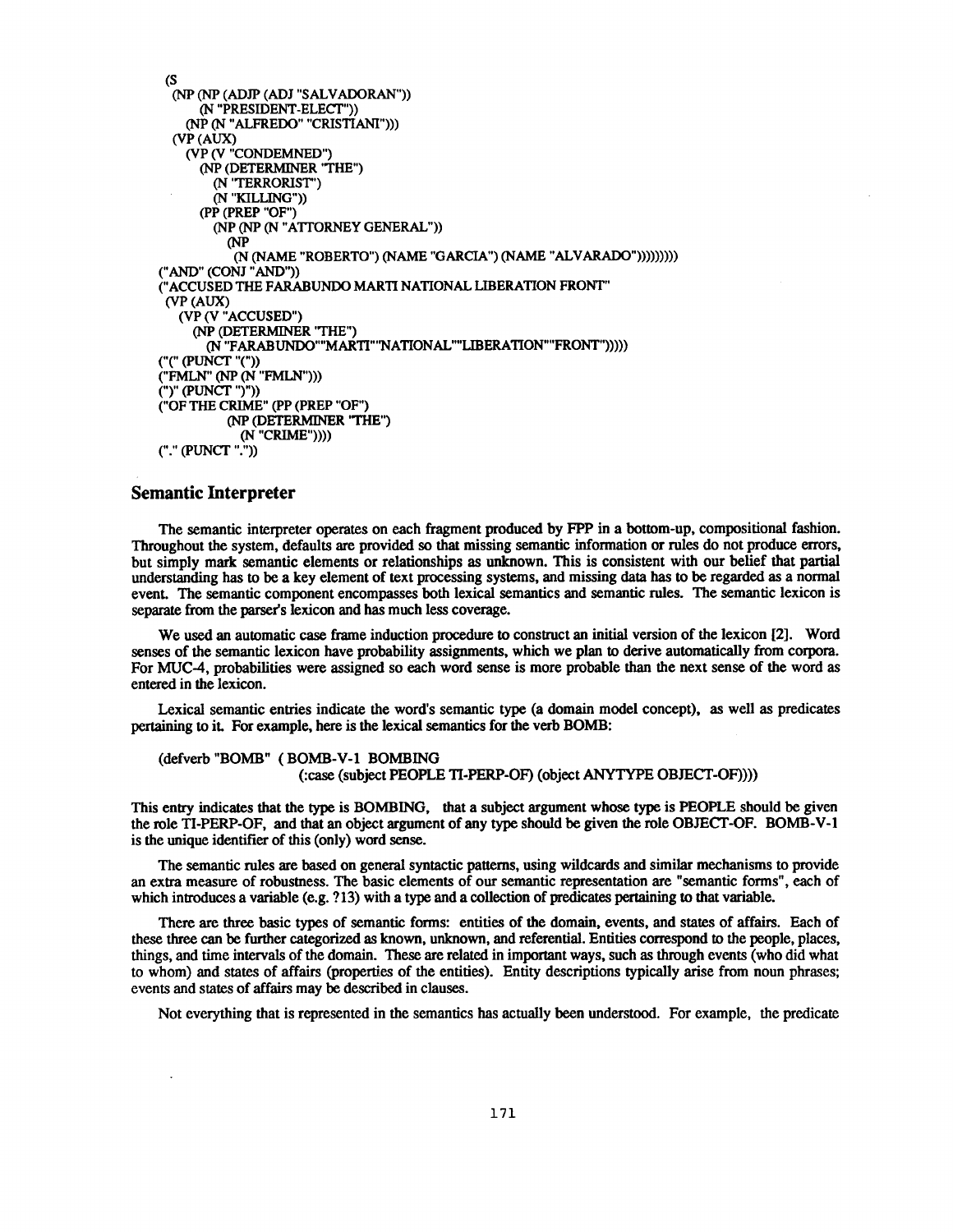PP-MODIFIER indicates that two entities (expressed as noun phrases) are connected via a certain preposition . In this way, we have a "placeholder" for the information that a certain structural relation holds between these two items, even though we do not know what the actual semantic relation is. Sometimes understanding the relation more fully is of no consequence, since the information does not contribute to the template-filling task. The information is maintained, however, so that later **expectation-driven** processing can use it if necessary .

Here is a semantic rule which handles, for example, "group of**businessmen** " **,** "murder of a man", and "terrorists of the FMLN":

For an NP dominating an NP1, and a PP whose PREP is "OF" and which dominates NP2:

| If $NP1$ is in ${^{\circ}GROUP}$ , $^{\circ}BAND^{\circ}$                | ; return semantics of NP2                                                                   |
|--------------------------------------------------------------------------|---------------------------------------------------------------------------------------------|
| If NP1 is an EVENT of type TERRORIST                                     | : make NP2 the OBJECT-OF NP1; return new NP1 sem                                            |
| BELONGS-TO NP2; otherwise use a more general NP $\Rightarrow$ NP PP rule | If type of NP1 is PEOPLE and type of NP2 is ORGANIZATION, merge semantics, showing that NP1 |

An **important consequence** of the **fragmentation produced** by FPP is that **top-level constituents** are typically more shallow and less varied than full sentence parses. As a result, more semantics coverage was obtained early on in the **development** process with few semantic rules **than** would **have** been **expected** if the system **had had** to **cover** widely varied syntactic structures before **producing any** semantic structures. In this way, semantic coverage can be added **gradually,** while the rest of the system is **progressing** in **parallel.**

After having assigned semantic representations to the fragments **produced** by FPP, it is often possible to mak e some of the attachment decisions which had been deferred. For example, it is possible to combine two NPs of **compatible semantic types that are conjoined, or attach prepositional phrases preferentially, using informatio n** automatically derived from a corpus [7]. Our basic system uses fragment combination for certain proper name **constructions, while some of our submitted optional runs used more extensive patterns for fragment combination.** Figure 2 shows a **graphical** version of the semantics generated for the first **fragment** of S1 in **TST2-MUC4-0048 .** In this example note the UNKNOWN-EVENT created for the main verb "CONDEMNED", which has no lexica <sup>l</sup> semantics in our system, but still generates a useful semantic representation.



**Figure 2: Example** Semantic Representation for "SALVADORAN **PRESIDENT-ELECT** ALFREDO CRISTIANI CONDEMNED THE TERRORIST KILLING OF ATTORNEY GENERAL ROBERTO GARCIA ALVARADO"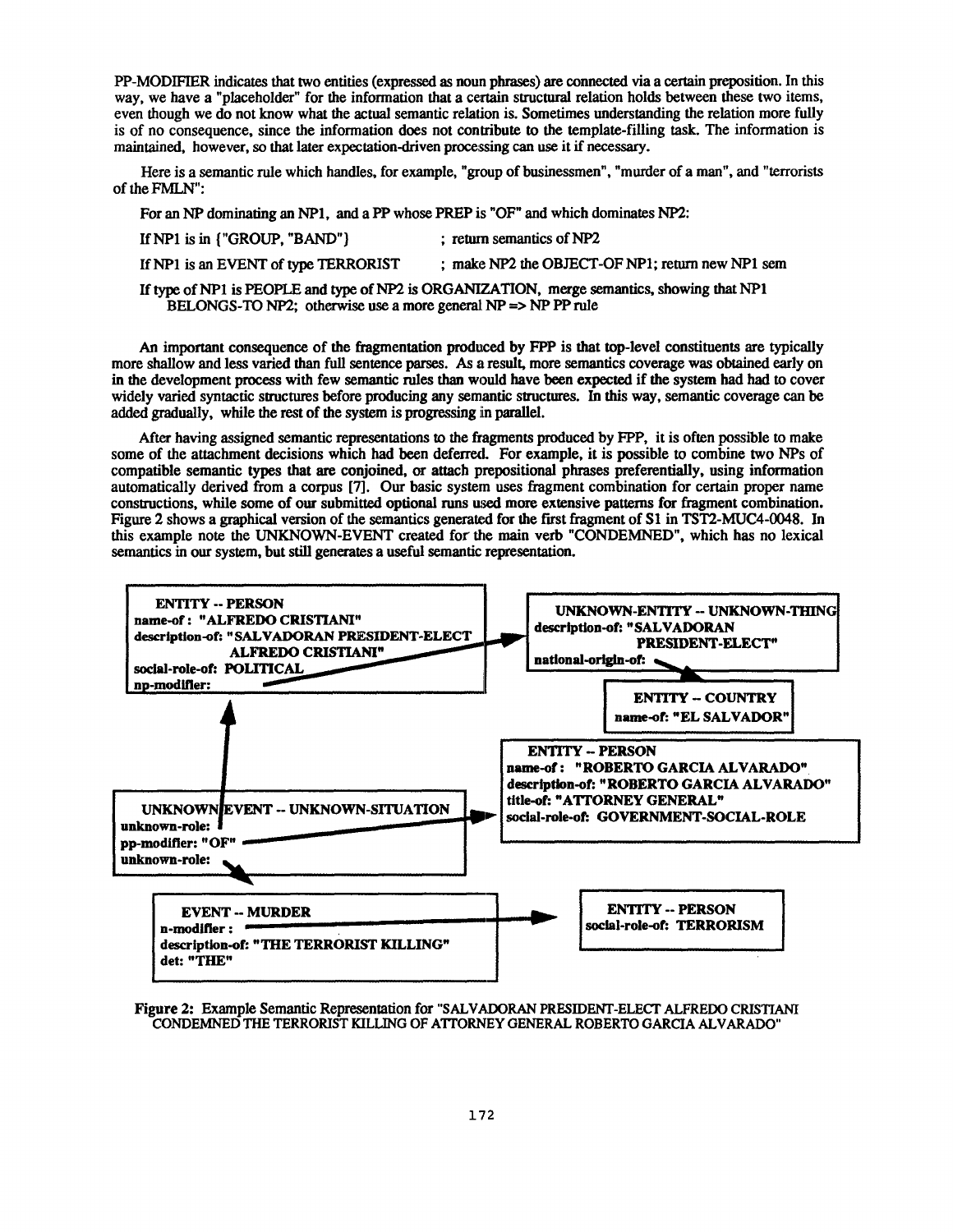#### **Discourse Processing**

The discourse component of PLUM performs the operations necessary to construct event objects corresponding to relevant events in the message. Each event object in the discourse event structure is similar in principle to the notion of a "frame", with its corresponding "slots" or fields. The semantic representation of an event in the text only includes information contained locally in a fragment (after fragment combination); in creating corresponding event objects, the discourse module must infer other long-distance or indirect relations not explicitly found by the interpreter, and resolve any references in the text. The template generator then uses the structures created by the discourse component to generate the final templates. Currently only terrorist incidents (and "possible terrorist incidents") generate discourse events, since these are the core events for MUC-4 template generation. The incidents") generate discourse events, since these are the core events for MUC-4 template generation. discourse component was further discussed in [1]. Two primary structures are created by the discourse processor which are used by the template generator: the discourse predicate database and the event structure. The database contains all the predicates mentioned in the semantic representation of the message. When references are resolved, corresponding semantic variables are unified in the database. Any other inferences done by the discourse component also get added to the database.

To create the discourse event structure, the discourse component processes each semantic form produced by the interpreter, adding its information to the database and performing reference resolution when needed . Pronouns and person-type anaphoric definite NPs may be resolved. In addition, set- and member-type reference is also treated in other simpler domains. Some intra-sentential structural constraints on reference are enforced. When a semantic form for an event of interest is encountered, a discourse event is generated, and any slots already found by the interpreter are filled in the event. This event is then merged with a **previous** event if they are compatible . This heuristic assumes that the events were possibly derived from repeated references to a single real event.

Once all the semantic forms **have** been processed, heuristic rules are **applied** to fill in **any unfilled** slots **by** looking at text surrounding the forms which triggered a given event. Each filler found is assigned a score based on **where it was found in relation to an event trigger, indicating a higher confidence for fillers found closer to a trigger.**

Following is **the discourse** event **structure** for the first **event in TST2-MUC4-0048 :**

| Event: MURDER                                        |                                                                       |  |
|------------------------------------------------------|-----------------------------------------------------------------------|--|
| Trigger fragments:                                   |                                                                       |  |
|                                                      | "SALVADORAN PRESIDENT-ELECT ALFREDO CRISTIANI CONDEMNED THE TERRORIST |  |
| KILLING OF ATTORNEY GENERAL ROBERTO GARCIA ALVARADO" |                                                                       |  |
| "GARCIA ALVARADO, 56, WAS KILLED"                    |                                                                       |  |
|                                                      | "ITS FRONT GROUPS ARE RESPONSIBLE FOR THE IRRATIONAL                  |  |
|                                                      | VIOLENCE THAT KILLED ATTORNEY GENERAL GARCIA"                         |  |
|                                                      |                                                                       |  |
| TI-PERP-OF:                                          | "ITS FRONT GROUPS" $(score = 1)$                                      |  |
|                                                      | "IT" $(score = 1) \le s$ "THE FMLN"                                   |  |
|                                                      | "URBAN GUERRILLAS" (score = 2)                                        |  |
| <b>EVENT-TIME-OF:</b>                                | "JUNE 1" (score = $6$ )                                               |  |
| <b>EVENT-LOCATION-OF:</b>                            | "DOWNTOWN SAN SALVADOR" $(\text{score} = 2)$                          |  |
|                                                      | "EL SALVADOR" $(score = 2)$                                           |  |
| TI-INSTRUMENT-OF:                                    | "A BOMB" $(score = 2)$                                                |  |
| <b>OBJECT-OF:</b>                                    | "ATTORNEY GENERAL ROBERTO GARCIA ALVARADO" (score = 0)                |  |
|                                                      | "PRESIDENT OF THE LEGISLATIVE" $(score = 2)$                          |  |
|                                                      | "AN ARENA LEADER" $(score = 2)$                                       |  |
|                                                      |                                                                       |  |

Each trigger fragment contains one or more words whose semantics triggered this event. In the example above, a score of 0 indicates the filler was found directly by the semantics ; 1 that it was found in the same fragment as a trigger semantic form; 2 in the same sentence; 4 in the same paragraph; and 6 in an adjacent paragraph.

#### **Template Generation**

The template generator takes the event structure **produced** by discourse processing **and** fills out the application specific templates. Clearly much of this process is governed by the specific requirements of the application, considerations which have little to do with linguistic processing. The template generator must address any arbitrary constraints, as well as deal with the basic details of formatting .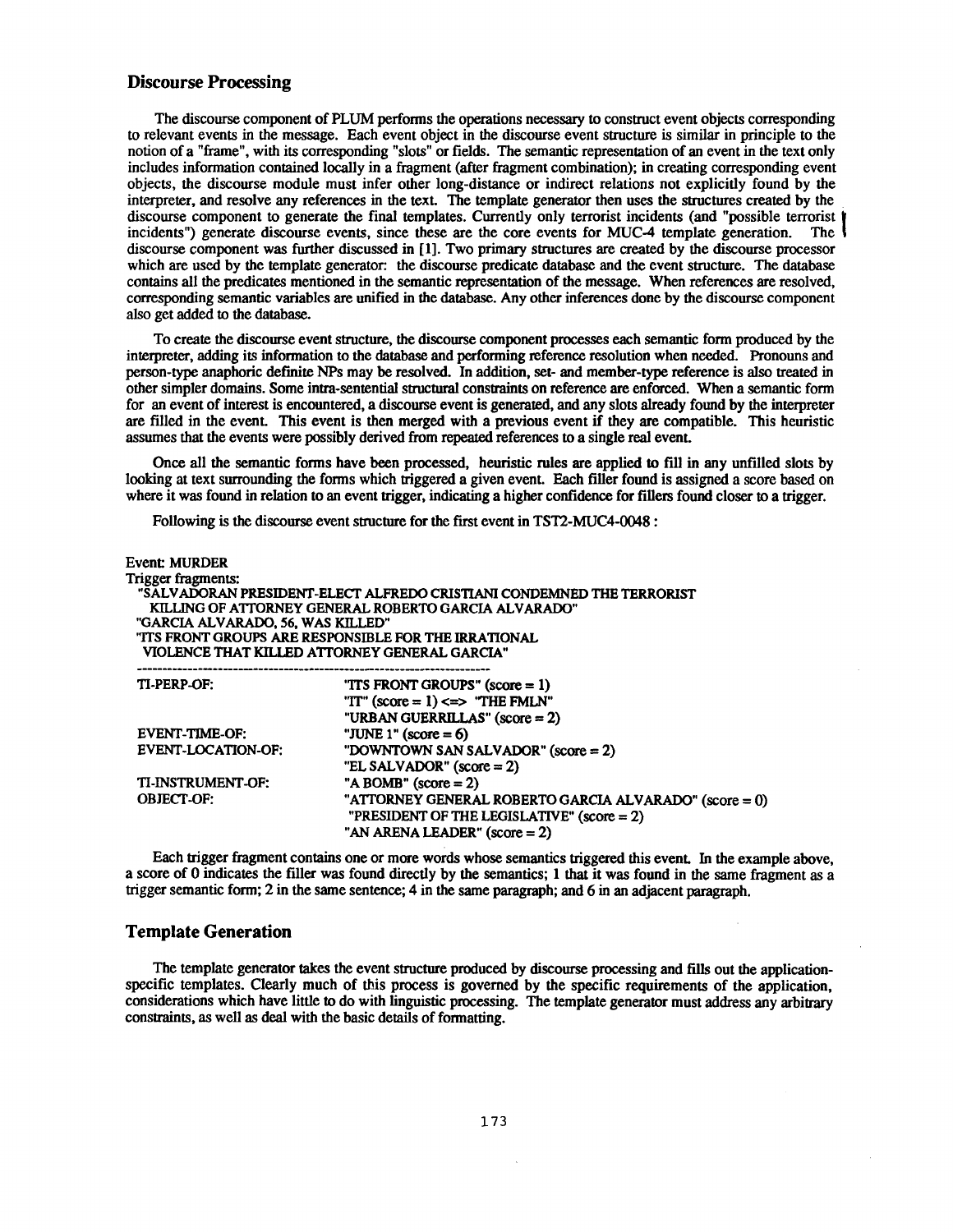The template generator uses a combination of data-driven and expectation-driven strategies. First the information in the event structure is used to produce initial values. At this point, values which should be filled in but are not available in the event structure are supplied from defaults, either from the header (e .g., date and location information) or from reasonable guesses (e.g. that the object of a murder is usually a suitable filler for the human target slot when the semantic type of the object is **unknown).**

We expect to **eventually** use a classifier at this stage of processing. This is especially appropriate for template slots with a set list of possible fillers, e .g. **perpetrator confidence, category** of incident, etc.

## **Text Relevance**

A new classifier for determining text relevance is now a component of PLUM. It may be utilized by our system to filter **out** a discourse event object **when none** of the **phrases that gave** rise to it is found **in** a **paragraph** classified as relevant. Since the event objects are the input to the template generator, it serves effectively as a filter on templates.

The text classifier uses **a probabilistic** model **to** perform **a binary classification .** The features **used by the** model are stemmed words. The text classifier is trained **automatically** from **two** sets **of** text **representing** the categories **of** the classifier (i .e . **relevant and irrelevant).** A **chi-square** test is **used to** determine which words are **good** indicators of **membership on one category but not the** other. These words become the features **of the probabilistic** model. A log **probability representing the likelihood of the word occurring in text of one type or the other is assigned to eac h** word. **It** is this **probability that** is **used in** the classification process.

When a piece of text is to be classified, it is scanned for occurrences of the word features selected during **training. Summing the log probabilities of** all **the evidence found** in **the** text gives a measure of the likelihood that the text is a member of a particular category. The sum is then compared to a user-selected threshold to determine the classification. Different **thresholds produce** different recall **and precision values, allowing the** user **to tune** the classifier for **high** recall, **high precision,** or **something in** between. Several **of** our **optional runs showing** a wide range of recall-precision tradeoffs were obtained **by varying the** classifier **threshold.**

#### **Parameters in PLUM**

An important feature of PLUM is that many aspects of its behavior can be controlled by simply varying the **values of system parameters. An important goal has been to make our system as "parameterizable" as possible, so that the same software can meet different demands for recall, precision, and overgeneration . PLUM has parameters** to control, for example, some aspects of fragment combination, event merging and slot filling by discourse, and **relevance assignment by the classifier. In order to pick which system configuration to use for our required** MUC- <sup>4</sup> run, we tested more **than** 25 **configurations on** two test sets **and one training** set. **Maximal** F-scores were **obtained** with settings for **aggressively** merging events, **conservatively looking** for slot fillers, **and** a classifier threshold on relevance of 1.

#### **TEMPLATES FOR EXAMPLE MESSAGE**

| 0. MESSAGE: ID                   | <b>TST2-MUC4-0048</b>            |
|----------------------------------|----------------------------------|
| 1. MESSAGE: TEMPLATE             |                                  |
| 2. INCIDENT: DATE                | 01 JUN 88                        |
| 3. INCIDENT: LOCATION            | EL SALVADOR: SAN SALVADOR (CITY) |
| 4. INCIDENT: TYPE                | <b>ATTACK</b>                    |
| 5. INCIDENT: STAGE OF EXECUTION  | <b>ACCOMPLISHED</b>              |
| 6. INCIDENT: INSTRUMENT ID.      | "A BOMB"                         |
| 7. INCIDENT: INSTRUMENT TYPE     | <b>BOMB: "A BOMB"</b>            |
| 8. PERP: INCIDENT CATEGORY       | <b>TERRORIST ACT</b>             |
| 9. PERP: INDIVIDUAL ID           | "ITS FRONT GROUPS"               |
| 10. PERP: ORG ID                 | "FMLN"                           |
| 11. PERP: ORG CONFIDENCE         | REPORTED AS FACT: "FMLN"         |
| 12. PHYS TGT: ID                 |                                  |
| 13. PHYS TGT: TYPE               |                                  |
| 14. PHYS TGT: NUMBER             |                                  |
| 15. PHYS TGT: FOREIGN NATION     |                                  |
| 16. PHYS TGT: EFFECT OF INCIDENT |                                  |
|                                  |                                  |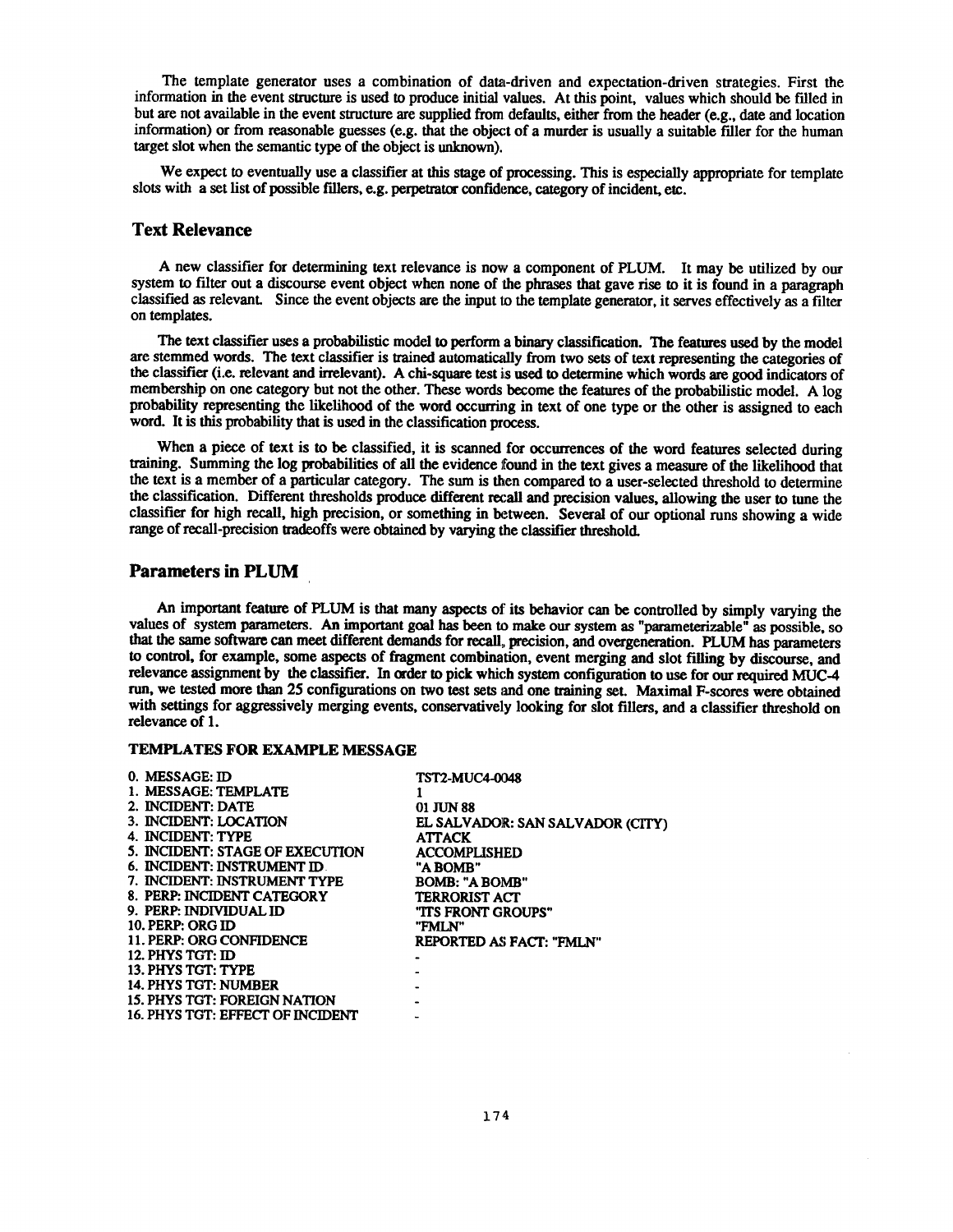| 17. PHYS TGT: TOTAL NUMBER          |                                                |
|-------------------------------------|------------------------------------------------|
| 18. HUM TGT: NAME                   | "ROBERTO GARCIA ALVARADO"                      |
| <b>19. HUM TGT: DESCRIPTION</b>     | "ATTORNEY GENERAL": "ROBERTO GARCIA ALVARADO"  |
| 20. HUM TGT: TYPE                   | GOVERNMENT OFFICIAL: "ROBERTO GARCIA ALVARADO" |
| 21. HUM TGT: NUMBER                 | 1: "ROBERTO GARCIA ALVARADO"                   |
| 22. HUM TGT: FOREIGN NATION         |                                                |
| 23. HUM TGT: EFFECT OF INCIDENT     | DEATH: "ROBERTO GARCIA ALVARADO"               |
| 24. HUM TGT: TOTAL NUMBER           |                                                |
|                                     |                                                |
|                                     |                                                |
| 0. MESSAGE: ID                      | <b>TST2-MUC4-0048</b>                          |
| 1. MESSAGE: TEMPLATE                | $\mathbf{2}$                                   |
| 2. INCIDENT: DATE                   | $-19$ APR 89                                   |
| 3. INCIDENT: LOCATION               | EL SALVADOR: SAN SALVADOR (CITY)               |
| 4. INCIDENT: TYPE                   | <b>BOMBING</b>                                 |
| 5. INCIDENT: STAGE OF EXECUTION     | <b>ACCOMPLISHED</b>                            |
| 6. INCIDENT: INSTRUMENT ID          | "THE BOMB"                                     |
|                                     | "EXPLOSIVES"                                   |
| 7. INCIDENT: INSTRUMENT TYPE        | <b>BOMB: "THE BOMB"</b>                        |
|                                     | <b>EXPLOSIVE: "EXPLOSIVES"</b>                 |
| 8. PERP: INCIDENT CATEGORY          | <b>TERRORIST ACT</b>                           |
| 9. PERP: INDIVIDUAL ID              | "GUERRILLAS"                                   |
| 10. PERP: ORG ID                    | "FMLN"                                         |
| 11. PERP: ORG CONFIDENCE            | REPORTED AS FACT: "FMLN"                       |
| 12. PHYS TGT: ID                    | "MERINO'S HOME"                                |
| 13. PHYS TGT: TYPE                  | CIVILIAN RESIDENCE: "MERINO'S HOME"            |
| 14. PHYS TGT: NUMBER                | 1: "MERINO'S HOME"                             |
| <b>15. PHYS TGT: FOREIGN NATION</b> |                                                |
| 16. PHYS TGT: EFFECT OF INCIDENT    | DESTROYED: "MERINO'S HOME"                     |
| 17. PHYS TGT: TOTAL NUMBER          |                                                |
| 18. HUM TGT: NAME                   |                                                |
| 19. HUM TGT: DESCRIPTION            |                                                |
| 20. HUM TGT: TYPE                   |                                                |
| 21. HUM TGT: NUMBER                 |                                                |
| 22. HUM TGT: FOREIGN NATION         |                                                |
| 23. HUM TGT: EFFECT OF INCIDENT     | DEATH: "-"                                     |
| 24. HUM TGT: TOTAL NUMBER           |                                                |
|                                     |                                                |

• We correctly identified the 2 events of interest: Merino's murder and the attack on Merino's home.

- We **found** the correct **instruments (though** we **overgenerated "EXPLOSIVES"** in template 2).
- We filled the **location,** stage of execution, incident **category,** perpetrator **organization** correctly in **both** templates.
- We **found the** correct perpetrator individual ID **in** template 2 (and **one could argue also in** template 1).

However.

- We picked up the wrong dates.
- Our **conservative** heuristics for **picking up** multiple targets **did not** find more than one correct target in thes e templates.

## **ACKNOWLEDGEMENTS**

**The work reported here was supported in part by the Defense Advanced Research Projects Agency and wa s monitored by Rome Laboratory under Contract No . F30602-91-C-0051 . The views and conclusions contained i n this document are those of the authors and should not be interpreted as necessarily representing the official policies , either expressed or implied, of the Defense Advanced Research Projects Agency or the United States Government .**

#### **REFERENCES**

**[1] Iwanska, et.al., "Computational Aspects of Discourse in the Context of MUC-3",** *Proceedings of the Third Message Understanding Conference (MUC-3),* **May 1991 .**